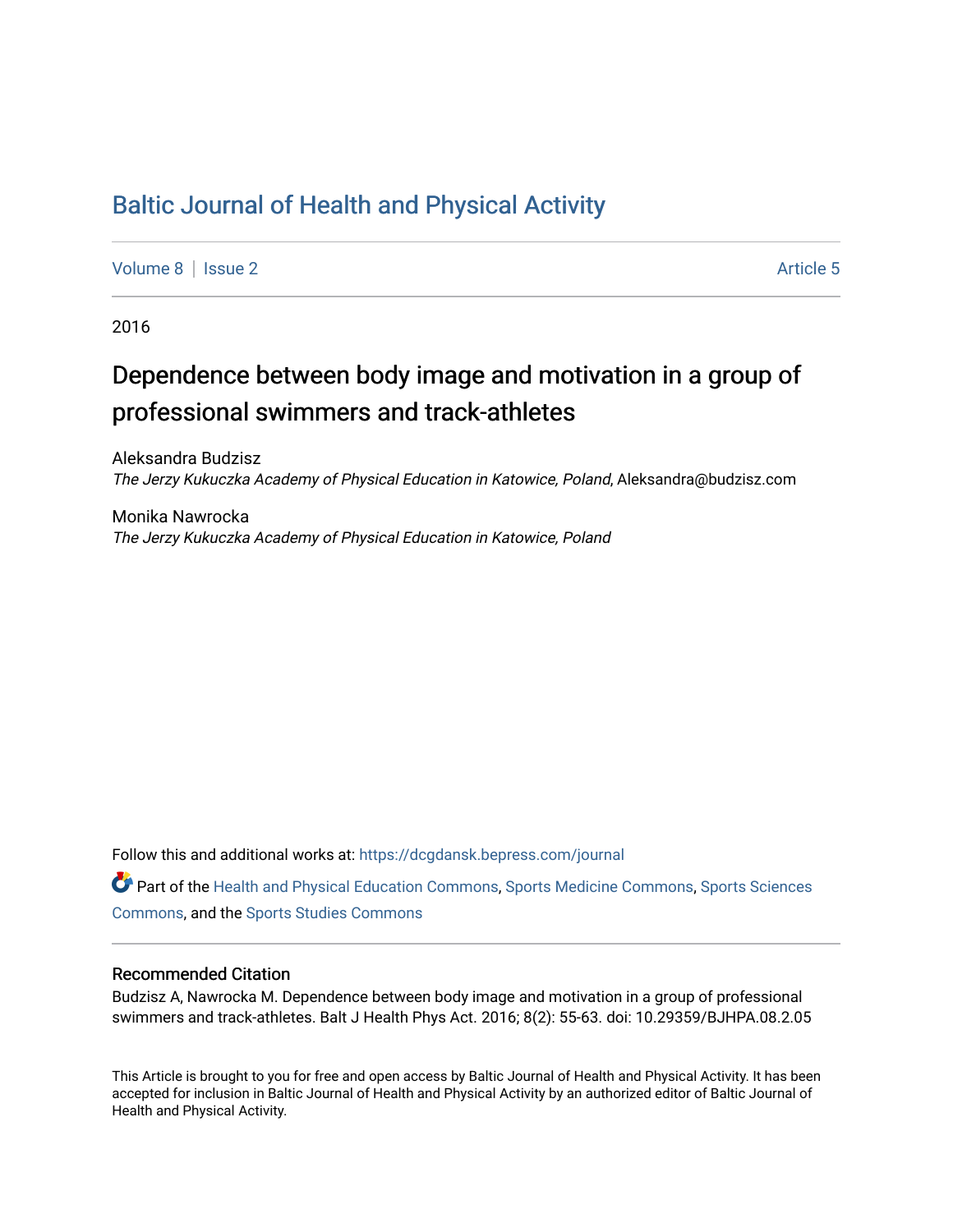**Authors' Contribution:**

- **A** Study Design
- **B** Data Collection **C** Statistical Analysis
- **D** Data Interpretation
- **E** Manuscript Preparation
- **F** Literature Search
- **G** Funds Collection

# **Dependence between body image and motivation in a group of professional swimmers and track-athletes**

**Aleksandra Budzisz ABDFG, Monika Nawrocka CE**

The Jerzy Kukuczka Academy of Physical Education in Katowice, Poland

| abstract                |                                                                                                                                                                                                                                                                                                                                                                                                                                                                                                                                                                                                                                                                                                                                                                                                                 |
|-------------------------|-----------------------------------------------------------------------------------------------------------------------------------------------------------------------------------------------------------------------------------------------------------------------------------------------------------------------------------------------------------------------------------------------------------------------------------------------------------------------------------------------------------------------------------------------------------------------------------------------------------------------------------------------------------------------------------------------------------------------------------------------------------------------------------------------------------------|
| <b>Background</b>       | The human body may be investigated on a variety of levels. This paper deals with the<br>issue of self-perception of the body by sportsmen and motivation strategies they use. The<br>aim of the study was twofold: firstly, to determine whether the sports discipline affects<br>satisfaction with one's own body and the level of motivation; and secondly, to establish if<br>the type of sports motivation is dependent on the body image.                                                                                                                                                                                                                                                                                                                                                                  |
| <b>Material/Methods</b> | The subject group comprised athletes ( $n = 42$ ) and swimmers ( $n = 35$ ). The subjects com-<br>pleted questionnaires. The research tools included the Body Esteem Scale (BES) by Franzoi<br>& Shields and the Sport Orientation Questionnaire (SOQ) by Gill and Dieter.                                                                                                                                                                                                                                                                                                                                                                                                                                                                                                                                      |
| <b>Results</b>          | The results were analysed separately for each gender (according to the applied tool (BES)).<br>Significant differences in self-perception of the body occurred in males in terms of the<br>sports discipline, and the athletes perceived themselves better (Physical attractiveness<br>$[p < 0.01; F(8,33)]$ Body strength $[p < 0.05; F(4,17)]$ Physical condition $[p < 0.02; F(5,63)]$ .<br>The differences did not occur in the female group. The same applies to the whole study<br>group in terms of the level ofmotivation. Regression analysis demonstrated that the body<br>image was a significantly independent variable in the case of motivation focused on the<br>aim (females [the sexual attractiveness subscale] $\beta = 0.46$ ; males [the physical condition<br>subscale] $\beta = 0.35$ ). |
| <b>Conclusions</b>      | In terms of the sports discipline, there are significant differences in satisfaction with the<br>body; however, they occur only among males. The subject athletes expressed greater<br>satisfaction with their bodies. The body image, perceived among female subjects as an ob-<br>ject (also sexual), affects the level of sports motivation focused on the aim. For males, the<br>aspect of body capa-bility, i.e. physical condition, is the factor responsible for an increase<br>in the motivation focused on the aim.                                                                                                                                                                                                                                                                                    |
| Key words               | body image, body esteem, sport, motivation, aim, winning                                                                                                                                                                                                                                                                                                                                                                                                                                                                                                                                                                                                                                                                                                                                                        |

### **article details**

| <b>Article statistics</b>    | Word count: 3,103; Tables: 7; Figures: 0; References: 33                                                                                                                                                                                                                                                                                                                                                                                                                                                                                                                                                                                                                                                                                                                                             |
|------------------------------|------------------------------------------------------------------------------------------------------------------------------------------------------------------------------------------------------------------------------------------------------------------------------------------------------------------------------------------------------------------------------------------------------------------------------------------------------------------------------------------------------------------------------------------------------------------------------------------------------------------------------------------------------------------------------------------------------------------------------------------------------------------------------------------------------|
|                              | Received: December 2015; Accepted: March 2016; Published: June 2016                                                                                                                                                                                                                                                                                                                                                                                                                                                                                                                                                                                                                                                                                                                                  |
| <b>Full-text PDF:</b>        | http://www.balticsportscience.com                                                                                                                                                                                                                                                                                                                                                                                                                                                                                                                                                                                                                                                                                                                                                                    |
| Copyright                    | © Gdansk University of Physical Education and Sport, Poland                                                                                                                                                                                                                                                                                                                                                                                                                                                                                                                                                                                                                                                                                                                                          |
| Indexation:                  | AGRO, Celdes, CNKI Scholar (China National Knowledge Infrastructure), CNPIEC, De Gruyter - IBR (International<br>Bibliography of Reviews of Scholarly Literature in the Humanities and Social Sciences), De Gruyter - IBZ<br>(International Bibliography of Periodical Literature in the Humanities and Social Sciences), DOAJ, EBSCO - Central<br>& Eastern European Academic Source, EBSCO - SPORTDiscus, EBSCO Discovery Service, Google Scholar, Index<br>Copernicus, J-Gate, Naviga (Softweco, Primo Central (ExLibris), ProQuest - Family Health, ProQuest - Health &<br>Medical Complete, ProQuest - Illustrata: Health Sciences, ProQuest - Nursing & Allied Health Source, Summon<br>(Serials Solutions/ProQuest, TDOne (TDNet), Ulrich's Periodicals Directory/ulrichsweb, WorldCat (OCLC) |
| <b>Funding:</b>              | This research received no specific grant from any funding agency in the public, commercial, or not-for-profit<br>sectors.                                                                                                                                                                                                                                                                                                                                                                                                                                                                                                                                                                                                                                                                            |
| <b>Conflict of interest:</b> | Authors have declared that no competing interest exists.                                                                                                                                                                                                                                                                                                                                                                                                                                                                                                                                                                                                                                                                                                                                             |
| <b>Corresponding author:</b> | Aleksandra Budzisz e-mail: Aleksandra@budzisz.com                                                                                                                                                                                                                                                                                                                                                                                                                                                                                                                                                                                                                                                                                                                                                    |
| <b>Open Access License:</b>  | This is an open access article distributed under the terms of the Creative Commons Attribution-Non-commercial<br>4.0 International (http://creativecommons.org/licenses/by-nc/4.0/), which permits use, distribution, and<br>reproduction in any medium, provided the original work is properly cited, the use is non-commercial and is<br>otherwise in compliance with the license.                                                                                                                                                                                                                                                                                                                                                                                                                 |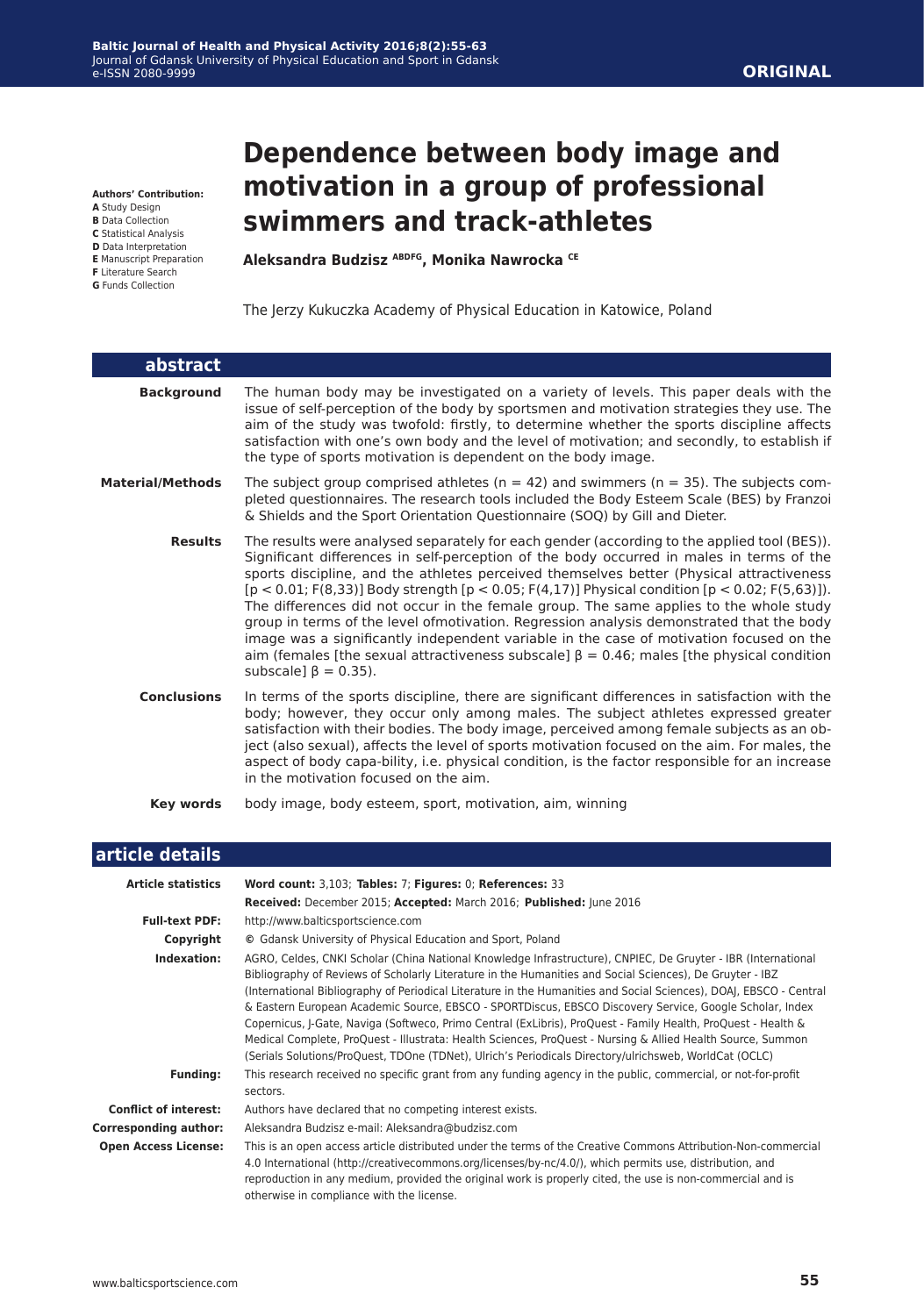## **introduction**

The human body may be investigated on a variety of levels. This paper deals with the issue of self-perception of the body by sportsmen and motivation strategies they use. One of the first and crucial distinctions concerning physicality is related to one's biological sex – it determines the main areas of life. The sex physicality differentiates two genders from each other, but a detailed analysis of this aspect demonstrates more sources of differences. The physicality expressed in the most external form – the skin – allows individual identification and acquisition of the ability to differentiate oneself from other people. The ability to establish the boundary of one's own body is possible as a result of feeling and identifying dermal stimuli that are the main cognitive factor during childhood [1]. The physical body performs numerous functions for each human. It serves as a physical representation that one demonstrates to other people, and, simultaneously, it is a means of realisation of mental aims. The individual physicality has its mental image that is based on experiences, emotions, convictions and behaviour. Individual self-perception may be described as body image defined as a mental image of the body or, in other words, "mental representation of corporality that not only is influenced by emotions but also actively affects one's behaviour and self-esteem and frequently leads to psychopathology" [2].

The perception of own corporality is influenced not only by conscious convictions but also by cultural messages in mass media. The influence of media coverage may cause an increase in dissatisfaction (also among sportsmen); however, the level of internalisation of the patterns may be different due to various factors [3]. Patterns acquired in childhood are a source of convictions about the ideal self-image that should be realised during life through perfecting own body. Observation and imitation of "idols" are the way to recognise these convictions. Youth idols are dependent to a great extent on the gender – for boys these are sportsmen (the emphasis is put on physical activity and exercise) and for girls – actresses and singers (physical appearance is the emphasised criterion) [4]. The media coverage and manner of its acquisition in own life are not equal for the entire population (however, persons that follow cultural patterns express greater satisfaction with themselves) [5]. Individual differences depend on early experiences where, beside the cultural patterns, the relations with close family and friends (usually parents) that determine satisfaction with own body seems to be a more significant factor [6]. Creation of a positive body image is crucial to proper development [7] that may counteract its disorders occurring in form of eating disorders (also among sportsmen) [8]. Differences in one's own body image often concern diversity in terms of gender, and females rate themselves lower than males [9]. Age [10], sports discipline [11] and training frequency [12] are also dependent variables.

The second issue of this paper is the motivation seen as internal and completely conscious desire to act and behave in a manner that allows achieving specific aims. The distinction concerning the qualitative and the quantitative motivation (both internal and external) is the basis of deliberation on motivation [13]. Delving into the matter of motivation, its various types can be discussed, e.g. within performed work [14]. Research concerning sports motivation was undertaken, among others, by Hanrahan. He examined factors determining success and there by the type of motivation responsible for improvement in sports results [15]. Comparisons of available research tools are performed in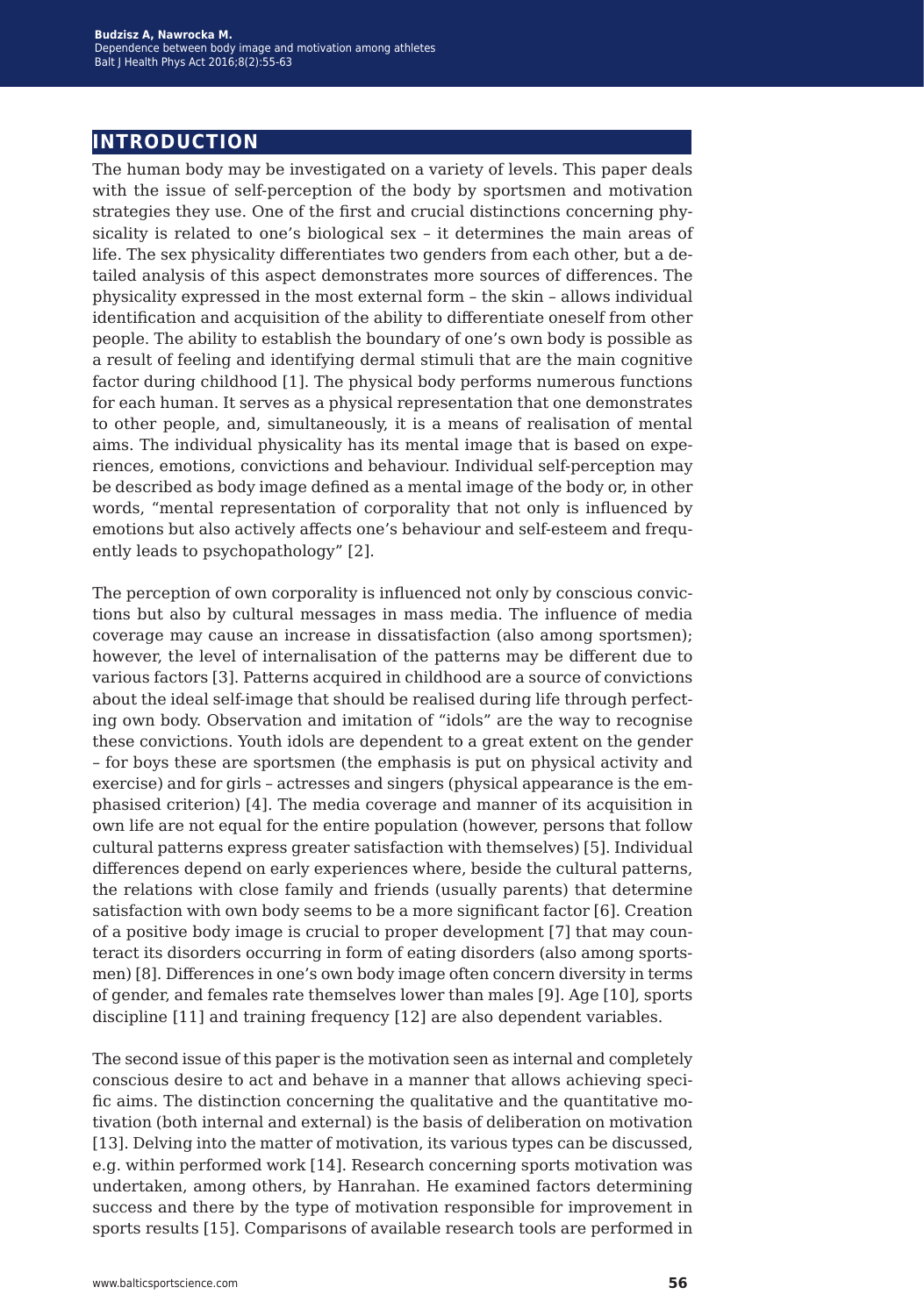the literature because of the diverse theories on various types of sports motivation [16]. A coach's attitude and his motivational methods are significant motivational factors in the case of sports results [17]. However, the coach's motivation is not the only source of affecting sportsmen's eagerness [18]. The internal motivation invariably remains the strongest determinant of participation and consistency with regard to physical activity [19].

The manner of self-perception through the prism of the body determines various aspects of life; among others, it conditions the manner of commitment and motivation to take action. This paper investigates and describes the link between the body image and motivation among professional sportsmen.

The aim of the study was twofold: evaluative and explanatory. The evaluation concerned determining whether differences in assessment of one's own body due to the sports discipline occur. The explanatory aspect concerns the issue whether the specific type of sports motivation depends on the body image.

### **material and method**

The study was conducted in the Central Sports Centre in Zakopane in 2014. The subject group consisted of 77 professional sports persons (39 females – 51% and 38 males – 49%), of whom 42 were athletes (55%) and 35 swimmers (45%). The mean age of the subject group was 20; for the swimmers it was 18, while for the athletes it was 23. The subjects also had a diverse length of training experience – for the swimmers it was 10 years while for the athletes it was 8 years. The number of the sportspersons according to sports class is presented below in a tabular form (Table 1).

|    | SUBJECTS<br>N [%] | ATHL<br>N [%] | <b>SWIM</b><br>N [%] | N [%]    | М<br>N [%] |
|----|-------------------|---------------|----------------------|----------|------------|
| MМ | 18 [23%]          | 13 [17%]      | 5[6%]                | 6[8%]    | 12 [16%]   |
| M  | 17 [22%]          | 14 [18%]      | 3[4%]                | 13 [17%] | 4 [5%]     |
|    | 28 [36%]          | 12 [15%]      | 16 [21%]             | 13 [17%] | 15 [19%]   |
|    | 14 [18%]          | $3 [4\%]$     | 11 [14%]             | 7 [9%]   | 7 [9%]     |

Table 1. The subject group by the sports class, the sports discipline and the gender

ATHL – Athlete respondents, SWIM – Swimmer respondents, F – Females, M – Males

MM – international master sport class [the highest], M – national master sport class, I – the first sport class, II – the second sport class

The subjects completed a questionnaire (voluntarily and completely anonymously) which consisted of two scales: the Body Esteem Scale by Franzoi and Shields [20, 21, 22] and the sports motivation questionnaire by Gill and Dieter [23].

The Body Esteem Scale comprises 35 items corresponding to the aspects connected with the body. The items of the scale are divided into subscales separate for each gender. Females rated sexual attractiveness that concerns personal feelings with respect to body parts that are non-modifiable through physical activity; however, an attitude toward them as elements of the appearance concerns sexuality: nose, lips, ears, chin, breast, appearance of eyes, cheeks, face, sex drive, sex organs, sex activities, body hair, body scent. Weight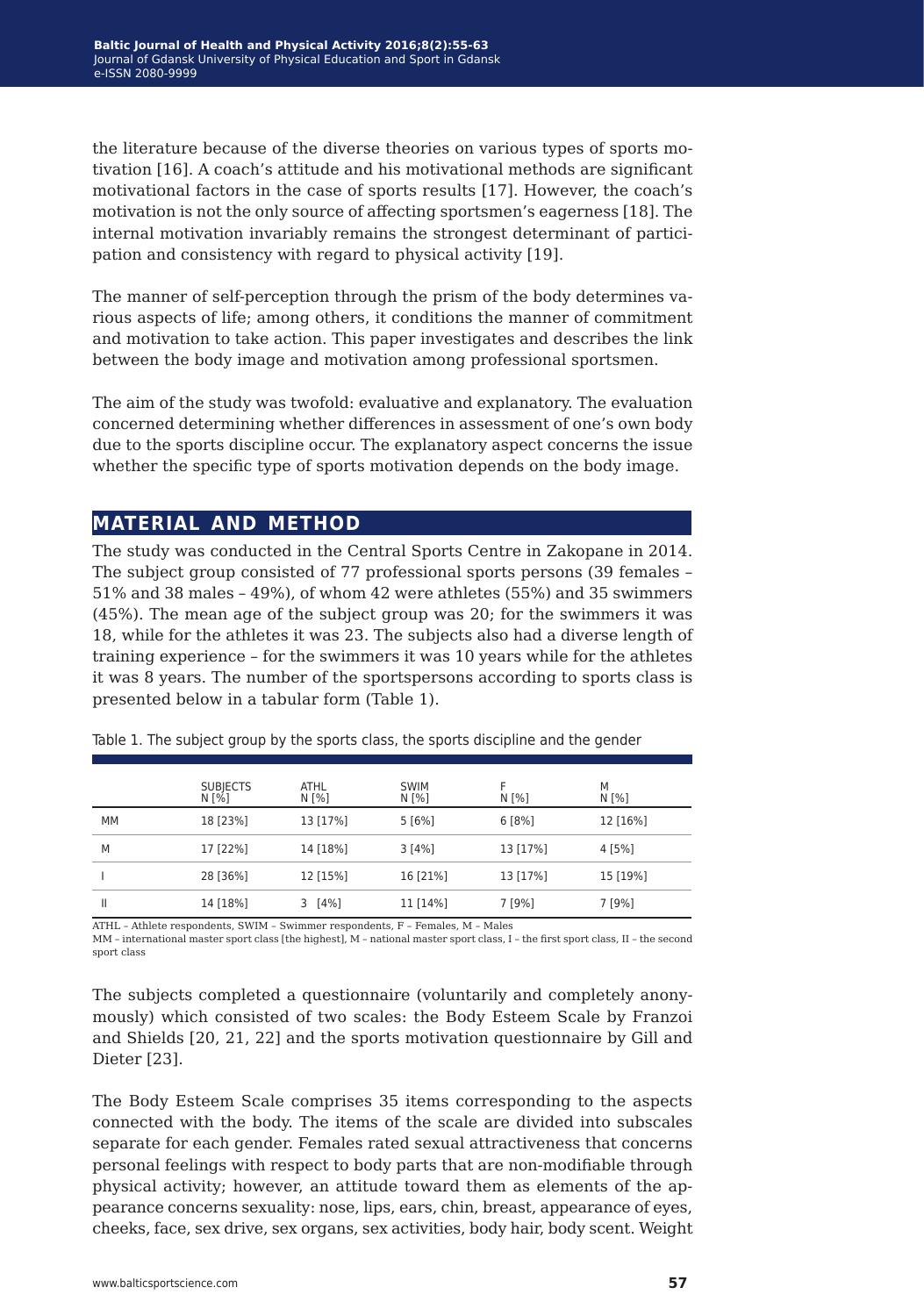control (females), i.e. aspects which can be modified by activity or diet. This subscale is comprised of: appetite, waist, thighs, body build, buttocks, hips, legs, figure, appearance of the abdomen, weight. Physical condition (females) concerns parameters resulting from physical activity such as: physical stamina, reflexes, muscular strength, energy level, biceps, physical coordination, agility, health, physical condition. In this questionnaire, males rated their own physical attractiveness, which consists of items responsible for being handsome (sexuality of the image is not as significant for males, as it is for females). This subscale is comprised of: chin, buttocks, appearance of eyes, cheeks, hips, sex organs, face, lips, ears, nose, and feet. Body strength (males) describes both elements of the upper body part and functions that allow acting effectively: body build, width of shoulders, arms, chest, sex drive, physical coordination, figure, muscular strength, and biceps. For males, physical condition corresponds to physical activity, assessment of strength and agility, namely: weight, physical coordination, appetite, physical stamina, waist, agility, health, physical condition, energy level, appearance of the abdomen. Items of the Body Esteem Scale questionnaire were rated with 5-grade Likert scale from 1 (have strong negative feelings) to 5 (have strong positive feelings).

The sports motivation questionnaire describing motivation focused on winning or the aim [24] was the second research tool. Motivation to win concerns a desire to beat competition and is based on the ego. Statements relating to this subscale are following: 1. Only winning counts, 2. It is very important to me to achieve a better result than my rival, 3. I hate losing, 4. I feel satisfaction only when I win, 5. I am angry when I lose, 6. Only the victory pleases me. Motivation focused on the aim concerns the need of achieving personal aims in the sport. Statements concerning this motivation are following: 1. When I participate in competitions, I set out personal aims, 2. The best competitions for me are those where I achieve the aims I set out for myself, 3. I do my best whenever I have a specific aim to achieve, 4. It is really important to me to do my best, 5. Perfecting my skills is really important to me, 6. The best way to prove myself is to achieve aims that I set out. Assessment of the statements from the questionnaire was represented by 5-grade Likert scale from 1 (strongly disagree) to 5 (strongly agree).

#### **results**

Internal consistency analysis of the reliability of the two research tools was performed, calculating Cronbach's alpha, assuming in accordance with Sokołowski and Sagan [25] that the value of alpha higher than 0.60 constitutes satisfactory reliability. Cronbach's alpha values ranged from 0.67 for the female body image subscales to 0.87 for the male body image subscales. Cronbach's alpha value for the motivation questionnaire was 0.62. The value of symmetry and concentration ranged from  $-1.28$  to  $+0.70$ . The variables skewness value ranged from  $-1.28$  for body strength (males) to  $+0.70$  for the motivation to win (males). Kurtosis value was the highest for the physical condition variable (male) and the lowest -0.65 in the case of the motivation focused on the aim (females). Parametrical statistics were applied to statistical analyses because the variables distribution was similar to normal and the variances of all the variables were homogenous. The following statistical analyses were performed: ANOVA, Pearson's correlation, and multiple regression. The calculations were performed in Statistica 12 (Statsoft) program.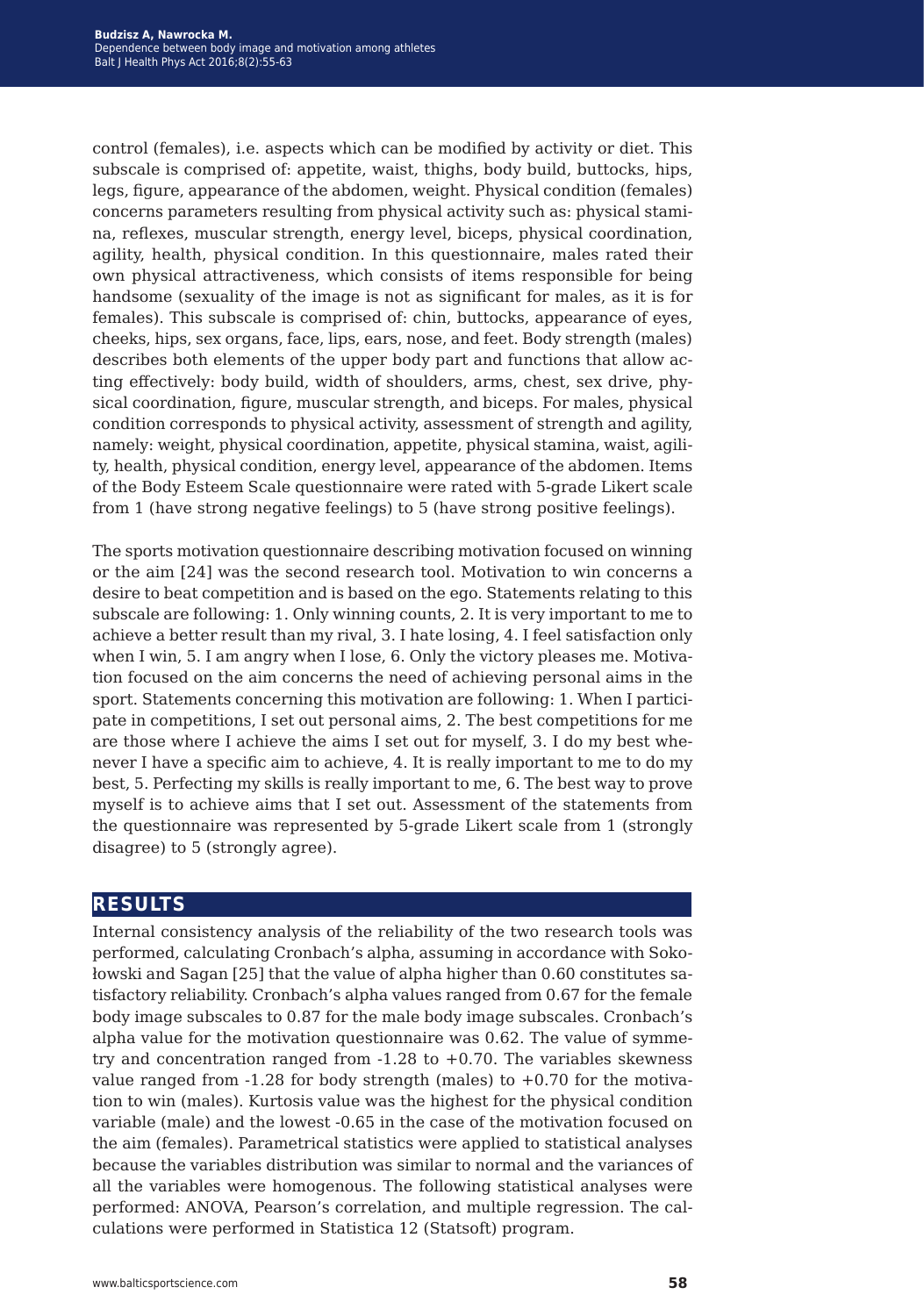Basic statistics describing mean values, standard deviation and the differences between the groups of the athletes and the swimmers are presented in the Tables 2 and 3.

| F - Discipline    |    | Total |           |    | Athl |           |    | Swim |           |      | Anova  |
|-------------------|----|-------|-----------|----|------|-----------|----|------|-----------|------|--------|
|                   | N  | M     | <b>SD</b> | N  | M    | <b>SD</b> | N  | M    | <b>SD</b> | F    | P      |
| <b>MOTIVATION</b> |    |       |           |    |      |           |    |      |           |      |        |
| Aim               | 39 | 4.23  | 0.45      | 22 | 4.30 | 0.41      | 17 | 4.14 | 0.50      | 1.29 | < 0.26 |
| Winning           | 39 | 3.05  | 0.79      | 22 | 3.23 | 0.92      | 17 | 2.82 | 0.53      | 2.62 | < 0.11 |
| <b>BODY IMAGE</b> |    |       |           |    |      |           |    |      |           |      |        |
| Sex attr          | 39 | 3.58  | 0.47      | 22 | 3.64 | 0.45      | 17 | 3.49 | 0.51      | 0.92 | < 0.34 |
| W contr           | 39 | 3.43  | 0.65      | 22 | 3.39 | 0.66      | 17 | 3.48 | 0.67      | 0.16 | < 0.69 |
| Ph condit         | 39 | 3.88  | 0.59      | 22 | 4.01 | 0.48      | 17 | 3.71 | 0.68      | 2.69 | < 0.11 |

Table 2. Differences in terms of the sports discipline in females

ATHL – Athlete respondents, SWIM – Swimmer respondents,

Subscales of Body Esteem Scale for females:

Sex\_attr – Sexual attractiveness, W\_contr – Weight control, Ph\_condit – Physical condition

The subject sportspersons present a rather positive attitude towards their own bodies; however, there are differences in terms of the sports disciplines. As can be seen (Table 2), no tendencies differentiating the sports disciplines appeared in the group of females. Attitudes towards motivation and one's own body perception are similar in both groups.

| M - discipline    |    | Total |           |    | Athl |           |    | Swim |           |      | Anova  |
|-------------------|----|-------|-----------|----|------|-----------|----|------|-----------|------|--------|
|                   | N  | M     | <b>SD</b> | N  | M    | <b>SD</b> | N  | M    | <b>SD</b> | F    | P      |
| <b>MOTIVATION</b> |    |       |           |    |      |           |    |      |           |      |        |
| Aim               | 38 | 4.33  | 0.37      | 20 | 4.38 | 0.36      | 18 | 4.27 | 0.39      | 0.90 | < 0.35 |
| Winning           | 38 | 3.34  | 0.64      | 20 | 3.43 | 0.60      | 18 | 3.24 | 0.69      | 0.85 | < 0.36 |
| <b>BODY IMAGE</b> |    |       |           |    |      |           |    |      |           |      |        |
| Ph attr           | 38 | 3.88  | 0.69      | 20 | 4.15 | 0.67      | 18 | 3.57 | 0.58      | 8.33 | < 0.01 |
| <b>B</b> streng   | 38 | 4.18  | 0.54      | 20 | 4.34 | 0.39      | 18 | 4.00 | 0.63      | 4.17 | < 0.05 |
| Ph condit         | 38 | 4.11  | 0.55      | 20 | 4.30 | 0.44      | 18 | 3.90 | 0.59      | 5.63 | < 0.02 |

Table 3. Differences in terms of the sports discipline in males

ATHL – Athlete respondents, SWIM – Swimmer respondents, Subscales of Body Esteem Scale for males:

Ph\_attr – Physical attractiveness, B\_streng – Body strength, Ph\_condit – Physical condition

The presented data demonstrate a higher concentration of the attitude towards the body in the athletes' group. In the swimmers' group, the ratings concerning physicality are significantly lower (Table 3). The level of motivation did not vary between the groups.

The correlation power of significant links between variables of motivation and the body image ranged from average to high. In both genders, the links occurred only in terms of the body image and the motivation focused on the aim.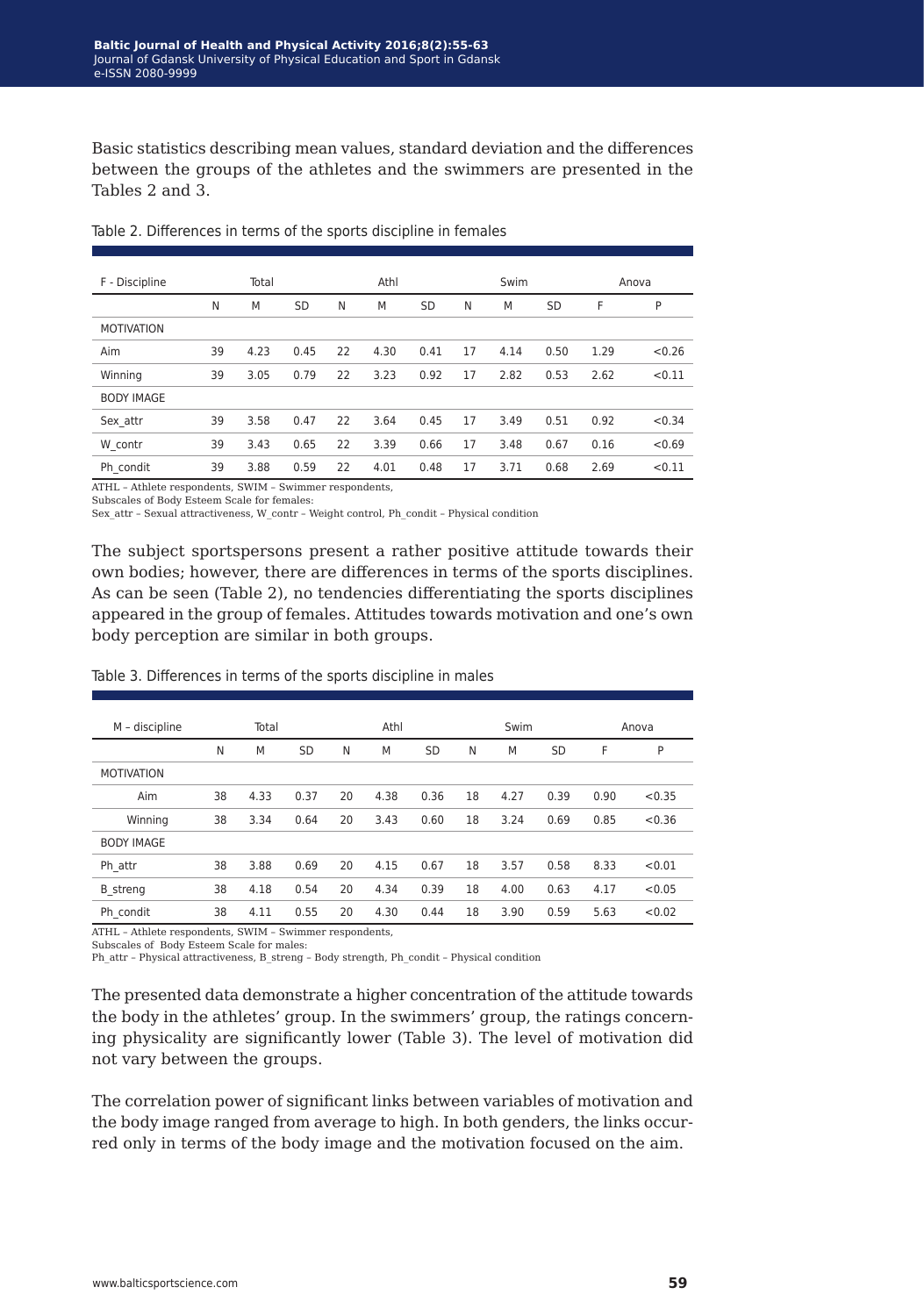#### Table 4. Correlations motivation – body image in females

|      |           |        | <b>Motivation Winning</b> |      |                   |    |              |              | Motivation Aim *** |      |      |            |    |
|------|-----------|--------|---------------------------|------|-------------------|----|--------------|--------------|--------------------|------|------|------------|----|
|      | Females   | r(x,y) | r2                        |      | Females<br>N<br>D |    | r(x,y)       | r2           |                    |      | N    |            |    |
| ჵ    | Sex attr  | 0.30   | 0.09                      | 1.93 | < 0.06            | 39 | age          | Sex attr *** | 0.50               | 0.25 | 3.53 | $<0.01***$ | 39 |
| ma   | W contr   | 0.22   | 0.05                      | 1.37 | < 0.18            | 39 | Ë<br>ody     | W contr*     | 0.35               | 0.12 | 2.28 | $< 0.03**$ | 39 |
| Body | Ph condit | 0.02   | 0.00                      | 0.14 | < 0.89            | 39 | $\mathbf{m}$ | Ph condit    | 0.15               | 0.02 | 0.93 | < 0.36     | 39 |

\*\*\* - the highest statistical significance  $(<0.01)$ , \*\* - statistical significance  $(<0.03)$ .

\* - statistical significance (<0.05)

Subscales of Body Esteem Scale for females:

Sex attr – Sexual attractiveness, W\_contr – Weight control, Ph\_condit – Physical condition

The value of significant correlations in the female group between the motivation focused on the aim and the body image occurs as high correlation power for sexual attractiveness ( $r = 0.50$ ). The determination coefficient r2 indicates the variability of the motivation focused on the aim is determined in 25% by Sexual Attractiveness and in 12% by Weight Control.

#### Table 5. Correlations motivation – body image in males

| <b>Motivation Winning</b><br>Males |                 |        |      | Males |        |    | Motivation Aim ** |                 |        |      |      |           |    |
|------------------------------------|-----------------|--------|------|-------|--------|----|-------------------|-----------------|--------|------|------|-----------|----|
|                                    |                 | r(x,y) | r2   |       | D      | N  |                   |                 | r(x,y) | r2   |      | D         | N  |
| ී.                                 | Ph attr         | 0.01   | 0.00 | 0.07  | < 0.95 | 38 | பூ                | Ph attr         | 0.16   | 0.03 | 0.97 | < 0.34    | 38 |
| Б                                  | <b>B</b> streng | 0.02   | 0.00 | 0.12  | < 0.91 | 38 | ma                | <b>B</b> streng | 0.31   | 0.09 | 1.94 | < 0.06    | 38 |
| ody                                | Ph condit       | 0.15   | 0.02 | 0.93  | < 0.36 | 38 | Body              | Ph condit**     | 0.35   | 0.12 | 2.23 | $<0.03**$ | 38 |

\*\*\* - the highest statistical significance (<0.01), \*\* - statistical significance (<0.03),

\* - statistical significance (<0.05)

Subscales of Body Esteem Scale for males:

Ph\_attr – Physical attractiveness, B\_streng – Body strength, Ph\_condit – Physical condition

In the male group, significant correlations (Table 5) concern links between motivation focused on the aim and the body image as the average correlation power  $(r=0.35)$ . The determination coefficient indicates the variability of the motivation focused on the aim is determined in 12% by Physical Condition.

In the case of males one type of motivation occurred to be statistically significant explaining from 12% variability of the motivation focused on the aim [internal]. Physical condition is a significant predictor of the motivation focused on the aim. The more positive perception of sexual attractiveness, resulted in the higher value of the specific type of the motivation. This influence and the entire model are statistically significant. The results of regression in the male group are presented in Table 6.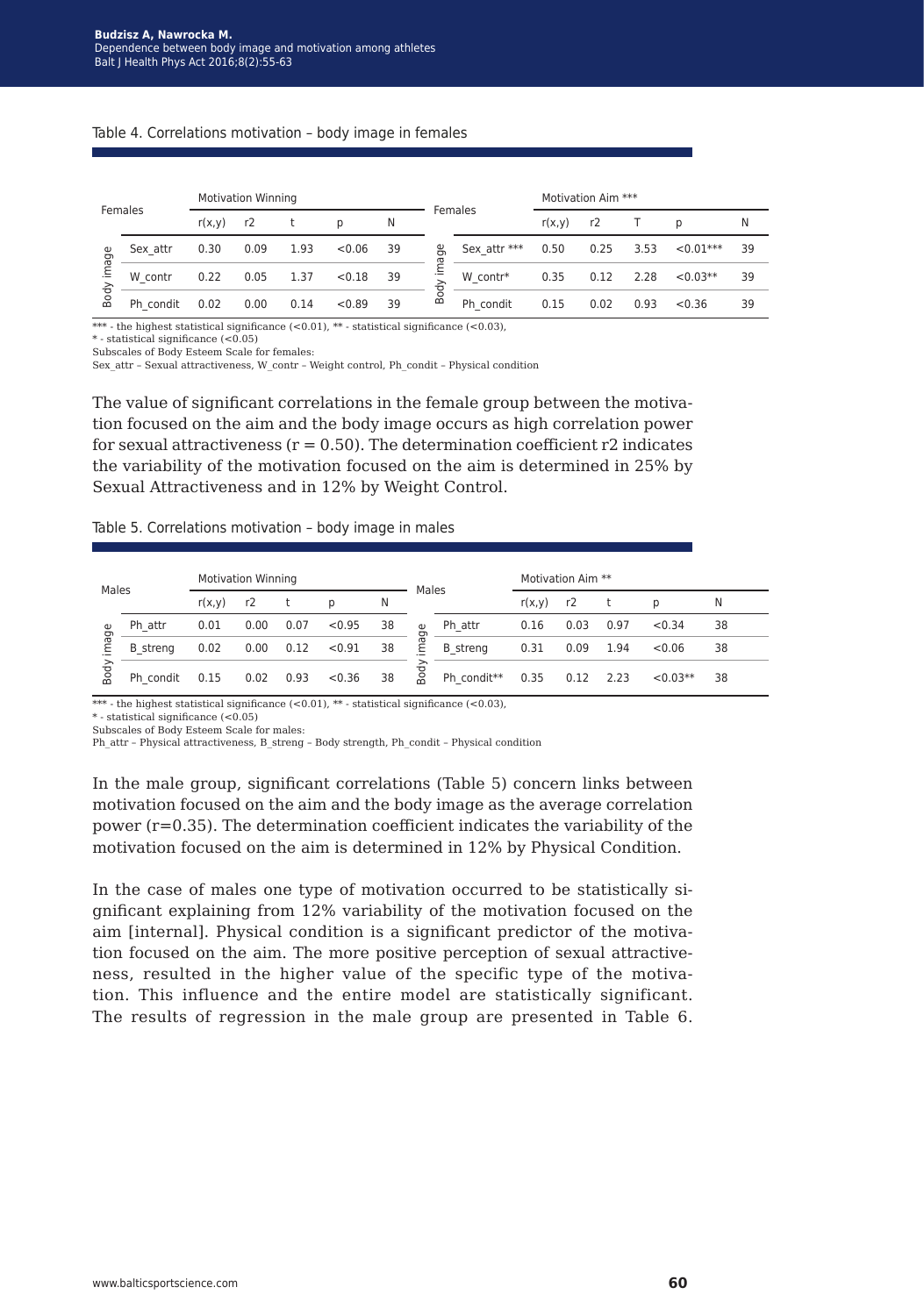Table 6. Analysis of multiple regression for sports motivation, predictor – body image [males]

| Males           | <b>Motivation Winning</b>   |                                |        |                             | <b>Motivation Aim</b>            |           |  |  |  |  |
|-----------------|-----------------------------|--------------------------------|--------|-----------------------------|----------------------------------|-----------|--|--|--|--|
|                 | $R = 0.24$ , $R^2 = 0.05$ , | $F_{(3,34)} = 0.71$ , p < 0.55 |        | $R = 0.34$ , $R^2 = 0.12$ , | $F_{(1,36)} = 4.96$ , p < 0.03** |           |  |  |  |  |
|                 | B                           | (36)                           |        |                             | 5(36)                            |           |  |  |  |  |
| Ph attr         | $-0.08$                     | $-0.32$                        | < 0.75 | $-0.15$                     | $-0.69$                          | < 0.5     |  |  |  |  |
| <b>B</b> streng | $-0.27$                     | $-0.89$                        | < 0.38 | 0.14                        | 0.49                             | < 0.63    |  |  |  |  |
| Ph condit       | 0.43                        | 1.46                           | < 0.15 | 0.35                        | 2.23                             | $<0.03**$ |  |  |  |  |

\*\*\* – the highest statistical significance  $(<0.01)$ , \*\* - statistical significance  $(<0.03)$ ,

\* – statistical significance (<0.05) Subscales of Body Esteem Scale for males:

Ph\_attr – Physical attractiveness, B\_streng – Body strength, Ph\_condit – Physical condition

In the case of females one type of motivation occurred to be statistically significant explaining 27% variability of the motivation focused on the aim [internal]. Sexual attractiveness is a significant predictor of the motivation focused on the aim. The more positive perception of sexual attractiveness, the higher is the value of the specific type of the motivation. This influence and the entire model are statistically significant. The results of regression in the female group are presented in Table 7.

Table 7. Analysis of multiple regression for sports motivation, predictor – body image [females]

| Females   | <b>Motivation Winning</b>   |                                |        |                                                                  | <b>Motivation Aim</b> |            |  |  |  |  |
|-----------|-----------------------------|--------------------------------|--------|------------------------------------------------------------------|-----------------------|------------|--|--|--|--|
|           | $R = 0.33$ , $R^2 = 0.11$ , | $F_{(3,35)} = 1.49$ , p < 0.23 |        | $R = 0.52$ , $R^2 = 0.27$ ,<br>$F_{(3,35)} = 4.38$ , p < 0.01*** |                       |            |  |  |  |  |
|           | В                           | 5(35)                          |        | B                                                                | 5(35)                 |            |  |  |  |  |
| Sex attr  | 0.30                        | 1.57                           | < 0.13 | 0.46                                                             | 0.17                  | $< 0.01**$ |  |  |  |  |
| W contr   | 0.12                        | 0.66                           | < 0.51 | 0.16                                                             | 0.93                  | < 0.36     |  |  |  |  |
| Ph condit | $-0.14$                     | $-0.80$                        | < 0.43 | $-0.09$                                                          | 0.16                  | < 0.5      |  |  |  |  |

\*\*\* – the highest statistical significance  $(<0.01)$ , \*\* - statistical significance  $(<0.03)$ ,

 $^{\ast}$  - statistical significance  $(<\!0.05)$ 

Subscales of Body Esteem Scale for females:

Sex\_attr – Sexual attractiveness, W\_contr – Weight control, Ph\_condit – Physical condition

### **discussion**

The presented data from the author's own research indicates that the perspective of professional sport with reference to the body image significantly affects motivation focused on the aim (both in females and males).

The existing research on the body image to a great extent is based on the gender distinction, which concerns the different view on their own physicality by females and males [4, 9, 26, 27]. This distinction is greatly related to the self-objectification theory [28, 29] that assumes the female body becomes an object that is observed, assessed and monitored. Adoption of an external observer perspective towards themselves by females becomes a reason for growing affective experiences – the increase in felt shame and anxiety. Therefore, the experience of such emotions growing determines possible performance concerning motivation. What seems important, in the context of available knowledge and conducted research, is the confirmation of the function that affects motivation (internal – focused on the aim) through sexual attractiveness. Therefore, in accordance with the self-objectification theory, the higher the body is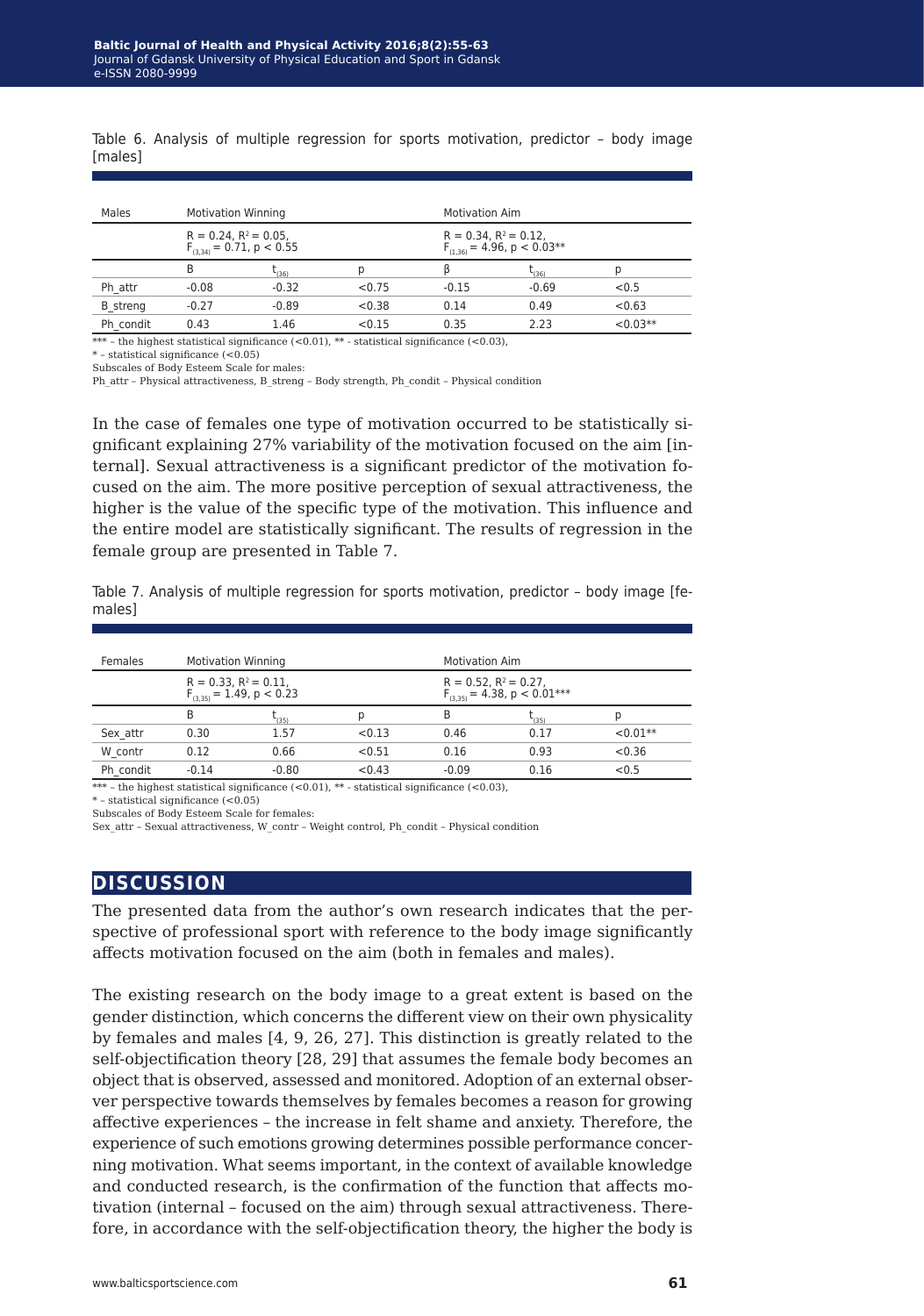rated as an object, the higher the values of internal motivation are. The theory assumes the male assessment of own body appears to be more positive, the more it concerns body capabilities. Physical activity is an opportunity to change the body image from the object to the function [30]. As it was presented in this research, physical condition is the determinant of the increase in the motivation level in males. These results are explained by the perception of the body as the process and the function based on capabilities [31].

The existing research on motivation in sport presents that the level of sports achievements does not significantly affect motivation or the level of anxiety [32], but the links in terms of sports motivation and the body image have not been researched in the literature yet.

#### **conclusions**

The conducted research has certain limitations that concern various aspects, one of which is the age. The athletes' average age was 23, and the swimmers' average age was 18. The latter had just entered the transitional period between adolescence and adulthood, beginning the age of the greatest satisfaction with own body [33]. Possibly, this factor might have determined a significantly lower level of satisfaction with own body in the swimmers in comparison to the athletes.

Summing up, the results of this research confirm the significance of one's own body image as the factor superior to other psychological characteristics – including internal sports motivation. Thus one may suggest that not only the success and achievement of the set aims but also the work on more positive self-perception are the actions that can improve internal sports motivation.

#### **references**

- [1] Robak A. Rozwojowe aspekty doświadczania ciała w okresie dzieciństwa [Developmental aspects of experiencing the body during childhood]. In: Ziółkowska B, Cwojdzińska A, Chołody M, eds. Ciało w kulturze i nauce [Body in culture and science]. Warsaw: Wydawnictwo Naukowe Scholar; 2009, 9-16. Polish.
- [2] Głębocka A. Niezadowolenie z wyglądu a rozpaczliwa kontrola wagi [Appearance dissatisfaction in relations to desperate weight control]. Kraków: Wydawnictwo Impuls; 2010. Polish.
- [3] Swami V, Steadman L, Tove M. A comparison of body size ideals, body dissatisfaction, and media influence between female track athletes, martial artists, and non-athletes. Psychol Sport Exerc. 2009;10:609-614.
- [4] Tatagelo G, Ricciardelli L. A qualitative study of preadolescent boys' and girls' body image: Gendered ideals and sociocultural influences. Body Image. 2013;10:591-598.
- [5] Henderson-King E, Henderson-King D. Media effects on women's body esteem: Social and individual difference factors. Int J Sport Med. 2007;28(4):340-345.
- [6] Kobierecka A. Emocjonalny aspect obrazu ciała a ocean relacji z rodzicami u młodych kobiet [Emotional aspect of body image in relation to the assessment of relationships with parents in young women]. Przegląd Psychologiczny. 2012;55(4):383-395. Polish.
- [7] Carraca E. et al. Dysfunctional body investment vs body dissatisfaction: Relations with well-being and controlled motivations for obesity treatment. Motiv Emot. 2011;35:423-434.
- [8] Raczyńska B. Zaburzenia żywieniowe u zawodniczek [Eating disorders in female competitors]. Sport Wyczynowy. 2001;5-6:41-48. Polish.
- [9] Zarek A. Porównanie subiektywnej oceny ciała mężczyzn i kobiet w wieku 19-25 lat [Comparison of subjective body esteem of men and women in age of 19-25]. Roczniki Pomorskiej Akademii Medycznej w Szczecinie. 2007;53(3):26-33. Polish.
- [10] Sudani A, Budzyńska K, Sileńska A. Obraz ciała a aktywność fizyczna uczniów i studentów [Body image in relations to physical activity of schoolchildren and college students]. Rozprawy Naukowe Akademii Wychowania Fizycznego we Wrocławiu. 2015;48:151-155. Polish.
- [11] Dinucci J, Finkenberg M, McCune S, Donice E, Mayo T. Analysis of body esteem of female collegiate athletes. Percept Motor Skill. 1994;78:315-319.